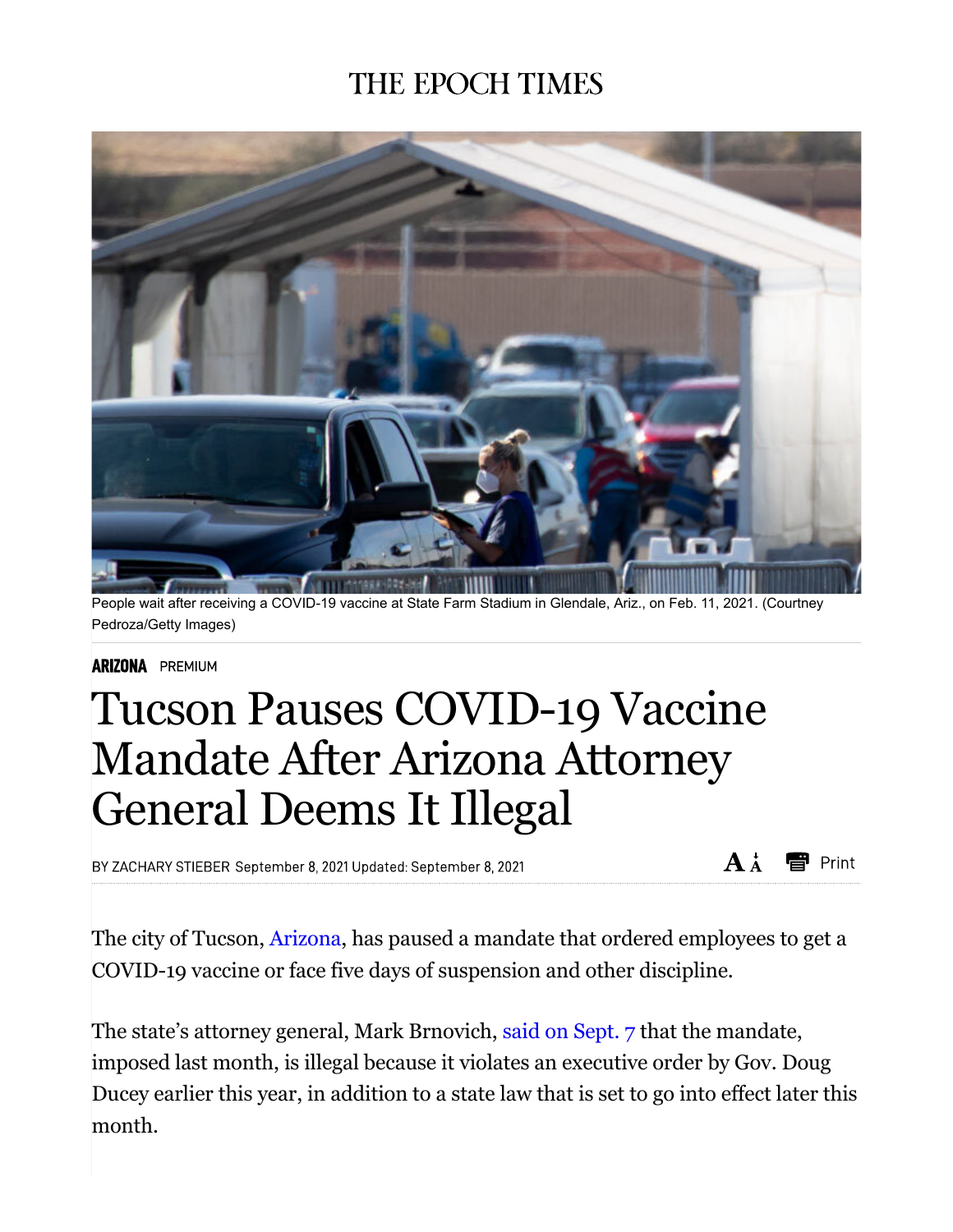Brnovich warned Tucson officials that unless the mandate was rescinded, he would proceed with directing the state treasurer to withhold the city's portion of state shared revenue until officials halted the policy.

The revenue for the current fiscal year was estimated at more than \$175 million by the Arizona League of Cities and Towns.

Tucson officials, in statements released by the city, criticized the finding by Brnovich's office but said they'll pause the policy, at least for now.

Tucson Mayor Regina Romero, a Democrat, claimed that Brnovich, a Republican who is running for the U.S. Senate, "is prioritizing his political ambitions over his responsibility to objectively interpret the law."

But Tucson City Manager Michael Ortega conceded that officials aren't sure whether the mandate was legal.

"Until we have a better understanding of our legal position in relation to today's report, I have instructed staff to pause on the implementation of the policy," he said.

Ducey, a Republican, issued an order in April banning so-called vaccine passports. The order prohibited state agencies, counties, cities, and towns from requiring proof of COVID-19 vaccination in order to enter or receive a government service.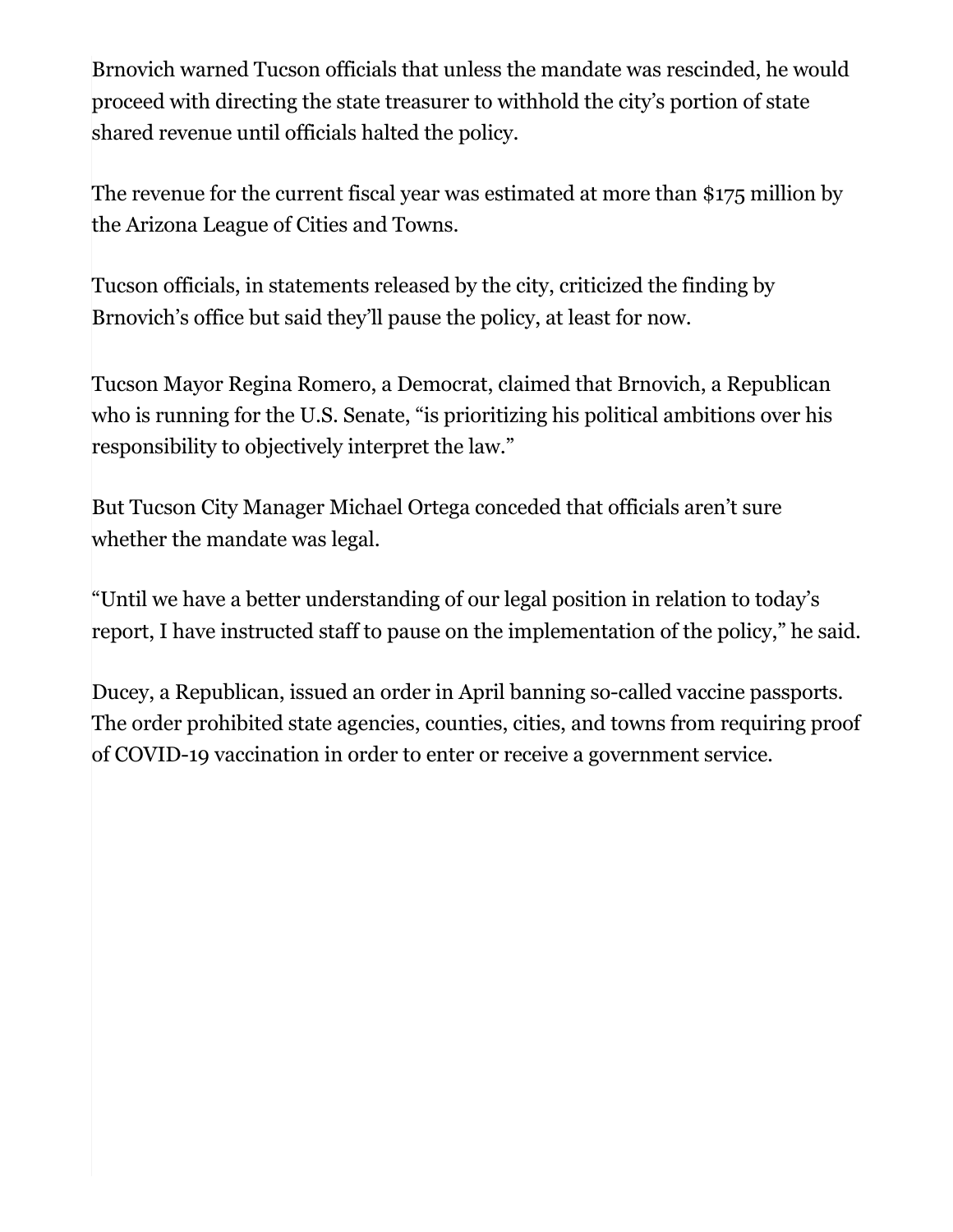Arizona Attorney General Mark Brnovich speaks at a news conference in Phoenix, on Jan. 7, 2020. (Bob Christie/AP Photo)

Tucson officials, though, imposed their mandate on Aug. 13, ordering all employees to provide proof of vaccination by Aug. 24 or face discipline.

In response, Ducey on Aug. 16 said in a new order that state law doesn't allow a city, town, or county to impose vaccine mandates and said his previous order made clear such policies weren't allowed.

Arizona Republicans this year approved Senate Bill 1824, which prohibits vaccine mandates, but the law doesn't take effect until Sept. 29.